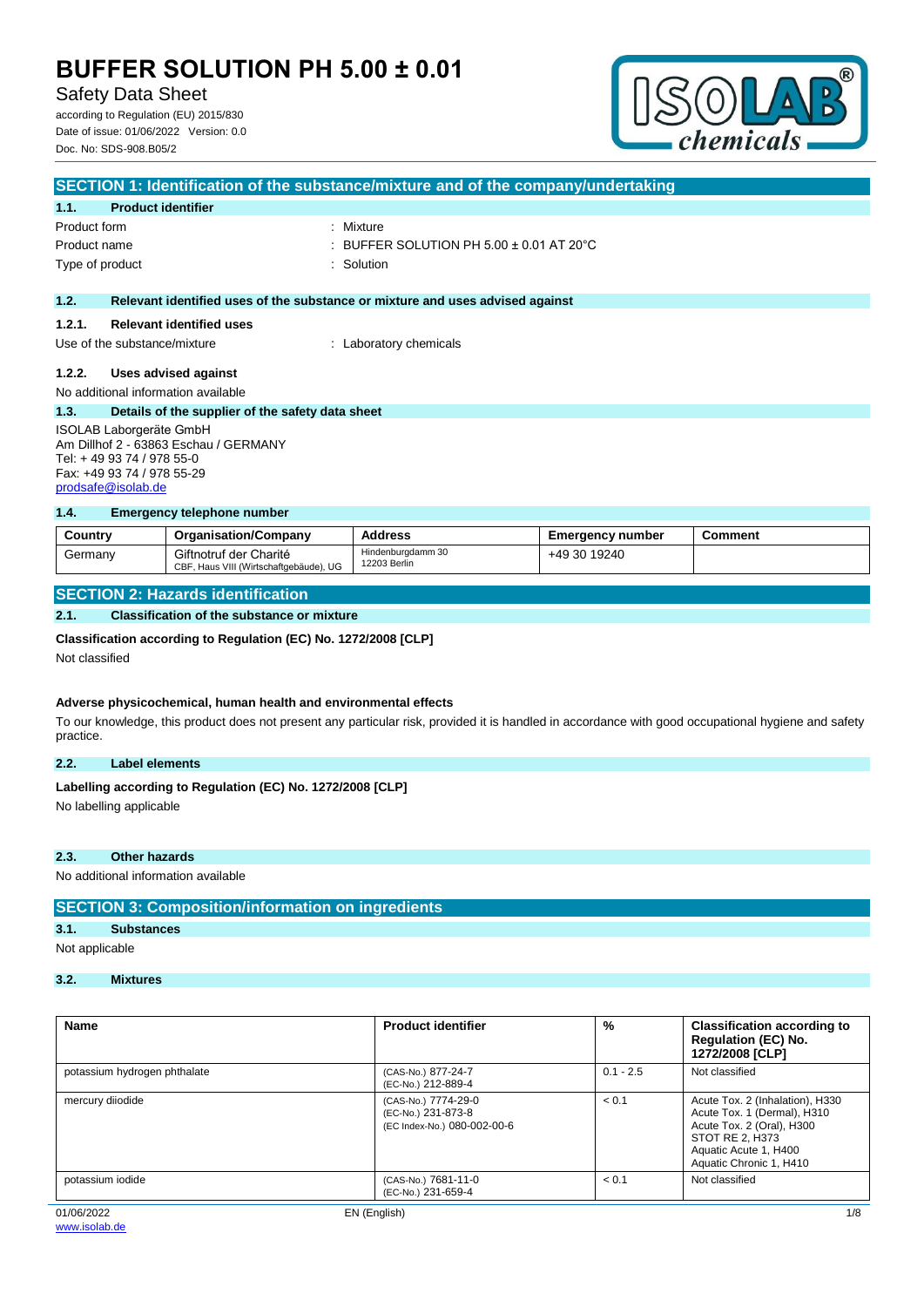# Safety Data Sheet

according to Regulation (EU) 2015/830 Date of issue: 01/06/2022 Version: 0.0 Doc. No: SDS-908.B05/2



| sodium hydroxide, caustic soda        | (CAS-No.) 1310-73-2<br>(EC-No.) 215-185-5<br>(EC Index-No.) 011-002-00-6<br>(REACH-no) 01-2119457892-27 | < 0.1 | Skin Corr. 1A, H314<br>Eye Dam. 1, H318<br>Met. Corr. 1, H290                                                                                                                                                   |  |
|---------------------------------------|---------------------------------------------------------------------------------------------------------|-------|-----------------------------------------------------------------------------------------------------------------------------------------------------------------------------------------------------------------|--|
| <b>Specific concentration limits:</b> |                                                                                                         |       |                                                                                                                                                                                                                 |  |
| Name                                  | <b>Product identifier</b>                                                                               |       | <b>Specific concentration limits</b>                                                                                                                                                                            |  |
| mercury diiodide                      | (CAS-No.) 7774-29-0<br>(EC-No.) 231-873-8<br>(EC Index-No.) 080-002-00-6                                |       | (C > = 0.1) STOT RE 2, H373                                                                                                                                                                                     |  |
| sodium hydroxide, caustic soda        | (CAS-No.) 1310-73-2<br>(EC-No.) 215-185-5<br>(EC Index-No.) 011-002-00-6<br>(REACH-no) 01-2119457892-27 |       | ( 0.5 = <c 2)="" 2,="" <="" h315<br="" irrit.="" skin="">(0.5 =<c 2)="" 2,="" <="" eye="" h319<br="" irrit.="">(2=<c 1b,="" 5)="" <="" corr.="" h314<br="" skin="">(C &gt; = 5) Skin Corr. 1A, H314</c></c></c> |  |

Full text of H-statements: see section 16

|                   | <b>SECTION 4: First aid measures</b>                                |                                                                                                                                                              |
|-------------------|---------------------------------------------------------------------|--------------------------------------------------------------------------------------------------------------------------------------------------------------|
| 4.1.              | <b>Description of first aid measures</b>                            |                                                                                                                                                              |
|                   | First-aid measures after inhalation                                 | : Remove person to fresh air and keep comfortable for breathing.                                                                                             |
|                   | First-aid measures after skin contact                               | : Wash skin with plenty of water.                                                                                                                            |
|                   | First-aid measures after eye contact                                | ÷<br>Rinse eyes with water as a precaution.                                                                                                                  |
|                   | First-aid measures after ingestion                                  | : Call a poison center or a doctor if you feel unwell.                                                                                                       |
| 4.2.              | Most important symptoms and effects, both acute and delayed         |                                                                                                                                                              |
|                   | No additional information available                                 |                                                                                                                                                              |
| 4.3.              |                                                                     | Indication of any immediate medical attention and special treatment needed                                                                                   |
|                   | Treat symptomatically.                                              |                                                                                                                                                              |
|                   | <b>SECTION 5: Firefighting measures</b>                             |                                                                                                                                                              |
| 5.1.              | <b>Extinguishing media</b>                                          |                                                                                                                                                              |
|                   | Suitable extinguishing media                                        | : Water spray. Dry powder. Foam. Carbon dioxide.                                                                                                             |
| 5.2.              | Special hazards arising from the substance or mixture               |                                                                                                                                                              |
| fire              | Hazardous decomposition products in case of                         | : Toxic fumes may be released.                                                                                                                               |
| 5.3.              | <b>Advice for firefighters</b>                                      |                                                                                                                                                              |
|                   | Protection during firefighting                                      | : Do not attempt to take action without suitable protective equipment. Self-contained breathing<br>apparatus. Complete protective clothing.                  |
|                   | <b>SECTION 6: Accidental release measures</b>                       |                                                                                                                                                              |
| 6.1.              | Personal precautions, protective equipment and emergency procedures |                                                                                                                                                              |
|                   |                                                                     |                                                                                                                                                              |
| 6.1.1.            |                                                                     |                                                                                                                                                              |
|                   | For non-emergency personnel<br><b>Emergency procedures</b>          | : Ventilate spillage area.                                                                                                                                   |
| 6.1.2.            |                                                                     |                                                                                                                                                              |
|                   | For emergency responders<br>Protective equipment                    | Do not attempt to take action without suitable protective equipment. For further information<br>refer to section 8: "Exposure controls/personal protection". |
| 6.2.              | <b>Environmental precautions</b>                                    |                                                                                                                                                              |
|                   | Avoid release to the environment.                                   |                                                                                                                                                              |
| 6.3.              | Methods and material for containment and cleaning up                |                                                                                                                                                              |
|                   | Methods for cleaning up                                             | : Take up liquid spill into absorbent material.                                                                                                              |
| Other information |                                                                     | Dispose of materials or solid residues at an authorized site.                                                                                                |
| 6.4.              | <b>Reference to other sections</b>                                  |                                                                                                                                                              |
|                   | For further information refer to section 13.                        |                                                                                                                                                              |
|                   | <b>SECTION 7: Handling and storage</b>                              |                                                                                                                                                              |
| 7.1.              | <b>Precautions for safe handling</b>                                |                                                                                                                                                              |
|                   | Precautions for safe handling                                       | : Ensure good ventilation of the work station. Wear personal protective equipment.                                                                           |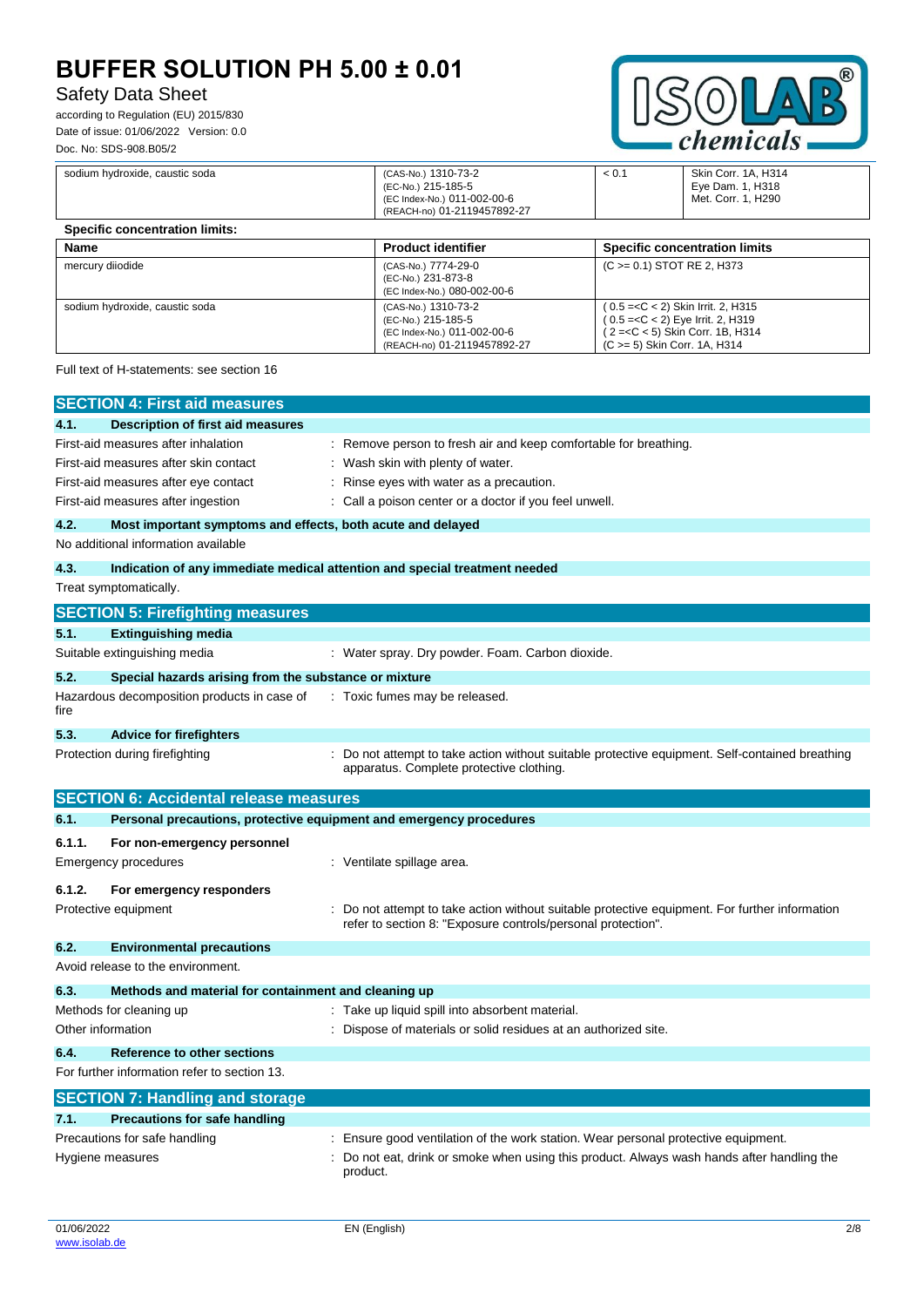# Safety Data Sheet

according to Regulation (EU) 2015/830 Date of issue: 01/06/2022 Version: 0.0 Doc. No: SDS-908.B05/2



#### **7.2. Conditions for safe storage, including any incompatibilities**

Storage conditions **Storage conditions** : Store in a well-ventilated place. Keep cool.

#### **7.3. Specific end use(s)**

No additional information available

## **SECTION 8: Exposure controls/personal protection**

## **8.1. Control parameters**

| mercury diiodide (7774-29-0)               |                                                                   |                                                                                                                                                                                                                                                                                                                                                                                                                                                                                                                                                                                                                                                                                                                                                                                                                                                                                                                                                                                      |
|--------------------------------------------|-------------------------------------------------------------------|--------------------------------------------------------------------------------------------------------------------------------------------------------------------------------------------------------------------------------------------------------------------------------------------------------------------------------------------------------------------------------------------------------------------------------------------------------------------------------------------------------------------------------------------------------------------------------------------------------------------------------------------------------------------------------------------------------------------------------------------------------------------------------------------------------------------------------------------------------------------------------------------------------------------------------------------------------------------------------------|
| EU                                         | IOELV TWA (mg/m <sup>3</sup> )                                    | 0.02 mg/m <sup>3</sup> (Mercury, divalent inorganic compounds;<br>EU; Time-weighted average exposure limit 8 h;<br>Indicative occupational exposure limit value)                                                                                                                                                                                                                                                                                                                                                                                                                                                                                                                                                                                                                                                                                                                                                                                                                     |
| Belgium                                    | Limit value $(mg/m3)$                                             | 2 mg/m <sup>3</sup> (Mercure et composés inorganiques bivalents<br>du mercure, y compris l'oxyde de mercure et le<br>chlorure mercurique (mesurés comme mercure) (8);<br>Belgium; Time-weighted average exposure limit 8 h)                                                                                                                                                                                                                                                                                                                                                                                                                                                                                                                                                                                                                                                                                                                                                          |
| France                                     | $VME$ (mg/m <sup>3</sup> )                                        | 0.02 mg/m <sup>3</sup> (Mercure et composés bivalents du<br>mercure, y compris l'oxyde de mercure et le chlorure<br>de mercurique; France; Time-weighted average<br>exposure limit 8 h; VRC: Valeur réglementaire<br>contraignante)                                                                                                                                                                                                                                                                                                                                                                                                                                                                                                                                                                                                                                                                                                                                                  |
| Netherlands                                | Grenswaarde TGG 8H (mg/m <sup>3</sup> )                           | 0.02 mg/m <sup>3</sup> (Kwik en tweewaardige anorganische<br>kwikverbindingen (gemeten als kwik); Netherlands;<br>Time-weighted average exposure limit 8 h; Public<br>occupational exposure limit value; als Hg)                                                                                                                                                                                                                                                                                                                                                                                                                                                                                                                                                                                                                                                                                                                                                                     |
| United Kingdom                             | WEL TWA (mg/m <sup>3</sup> )                                      | 0.02 mg/m <sup>3</sup> Mercury divalent inorganic compounds<br>including mercuric oxide and mercuric chloride<br>(measured as mercury); United Kingdom; Time-<br>weighted average exposure limit 8 h; Workplace<br>exposure limit (EH40/2005)                                                                                                                                                                                                                                                                                                                                                                                                                                                                                                                                                                                                                                                                                                                                        |
| <b>USA - ACGIH</b>                         | ACGIH TWA (mg/m <sup>3</sup> )                                    | 0.025 mg/m <sup>3</sup> (Mercury, Inorganic forms, as Hg; USA;<br>Time-weighted average exposure limit 8 h; TLV -<br>Adopted Value)                                                                                                                                                                                                                                                                                                                                                                                                                                                                                                                                                                                                                                                                                                                                                                                                                                                  |
| potassium iodide (7681-11-0)               |                                                                   |                                                                                                                                                                                                                                                                                                                                                                                                                                                                                                                                                                                                                                                                                                                                                                                                                                                                                                                                                                                      |
| Belgium                                    | Limit value $(mg/m3)$                                             | 0.1 mg/m <sup>3</sup> (lode et iodures (vapeur et aérosol);<br>Belgium; Time-weighted average exposure limit 8 h)                                                                                                                                                                                                                                                                                                                                                                                                                                                                                                                                                                                                                                                                                                                                                                                                                                                                    |
| Belgium                                    | Limit value (ppm)                                                 | 0.01 ppm (lode et iodures (vapeur et aérosol);<br>Belgium; Time-weighted average exposure limit 8 h)                                                                                                                                                                                                                                                                                                                                                                                                                                                                                                                                                                                                                                                                                                                                                                                                                                                                                 |
| <b>USA - ACGIH</b>                         | ACGIH TWA (ppm)                                                   | 0.01 ppm (lodides; USA; Time-weighted average<br>exposure limit 8 h; TLV - Adopted Value; Inhalable<br>fraction and vapor)                                                                                                                                                                                                                                                                                                                                                                                                                                                                                                                                                                                                                                                                                                                                                                                                                                                           |
| sodium hydroxide, caustic soda (1310-73-2) |                                                                   |                                                                                                                                                                                                                                                                                                                                                                                                                                                                                                                                                                                                                                                                                                                                                                                                                                                                                                                                                                                      |
| Belgium                                    | Local name                                                        | Sodium (hydroxyde de) # Natriumhydroxide                                                                                                                                                                                                                                                                                                                                                                                                                                                                                                                                                                                                                                                                                                                                                                                                                                                                                                                                             |
| Belgium                                    | Limit value $(mg/m3)$                                             | $2$ mg/m <sup>3</sup>                                                                                                                                                                                                                                                                                                                                                                                                                                                                                                                                                                                                                                                                                                                                                                                                                                                                                                                                                                |
| Belgium                                    | Remark (BE)                                                       | M: La mention M indique que lors d'une exposition<br>supérieure à la valeur limite, des irritations<br>apparaissent ou un danger d'intoxication aiguë existe.<br>Le procédé de travail doit être conçu de telle façon<br>que l'exposition ne dépasse jamais la valeur limite.<br>Lors des mesurages, la période d'échantillonnage doit<br>être aussi courte que possible afin de pouvoir effectuer<br>des mesurages fiables. Le résultat des mesurages est<br>calculé en fonction de la période d'échantillonnage.#<br>De vermelding M duidt aan dat bij de blootstelling<br>boven de grenswaarde irritatie optreedt of er gevaar<br>bestaat voor acute vergiftiging. Het werkprocédé moet<br>zo zijn ontworpen dat de blootstelling de grenswaarde<br>nooit overschrijdt. Bij een controle geldt dat de<br>bemonsterde periodezo kort mogelijk moet zijn om een<br>betrouwbare meting te kunnen verrichten. het<br>meetresultaat wordt dan gerelateerd aan de<br>beschouwde periode |
| Croatia                                    | Local name<br>KGVI (kratkotrajna granična vrijednost izloženosti) | Natrijev hidroksid; (kaustična soda)<br>$2$ mg/m <sup>3</sup>                                                                                                                                                                                                                                                                                                                                                                                                                                                                                                                                                                                                                                                                                                                                                                                                                                                                                                                        |
| Croatia                                    | (mg/m <sup>3</sup> )                                              |                                                                                                                                                                                                                                                                                                                                                                                                                                                                                                                                                                                                                                                                                                                                                                                                                                                                                                                                                                                      |
| Croatia                                    | Naznake (HR)                                                      | C (nagrizajuće)                                                                                                                                                                                                                                                                                                                                                                                                                                                                                                                                                                                                                                                                                                                                                                                                                                                                                                                                                                      |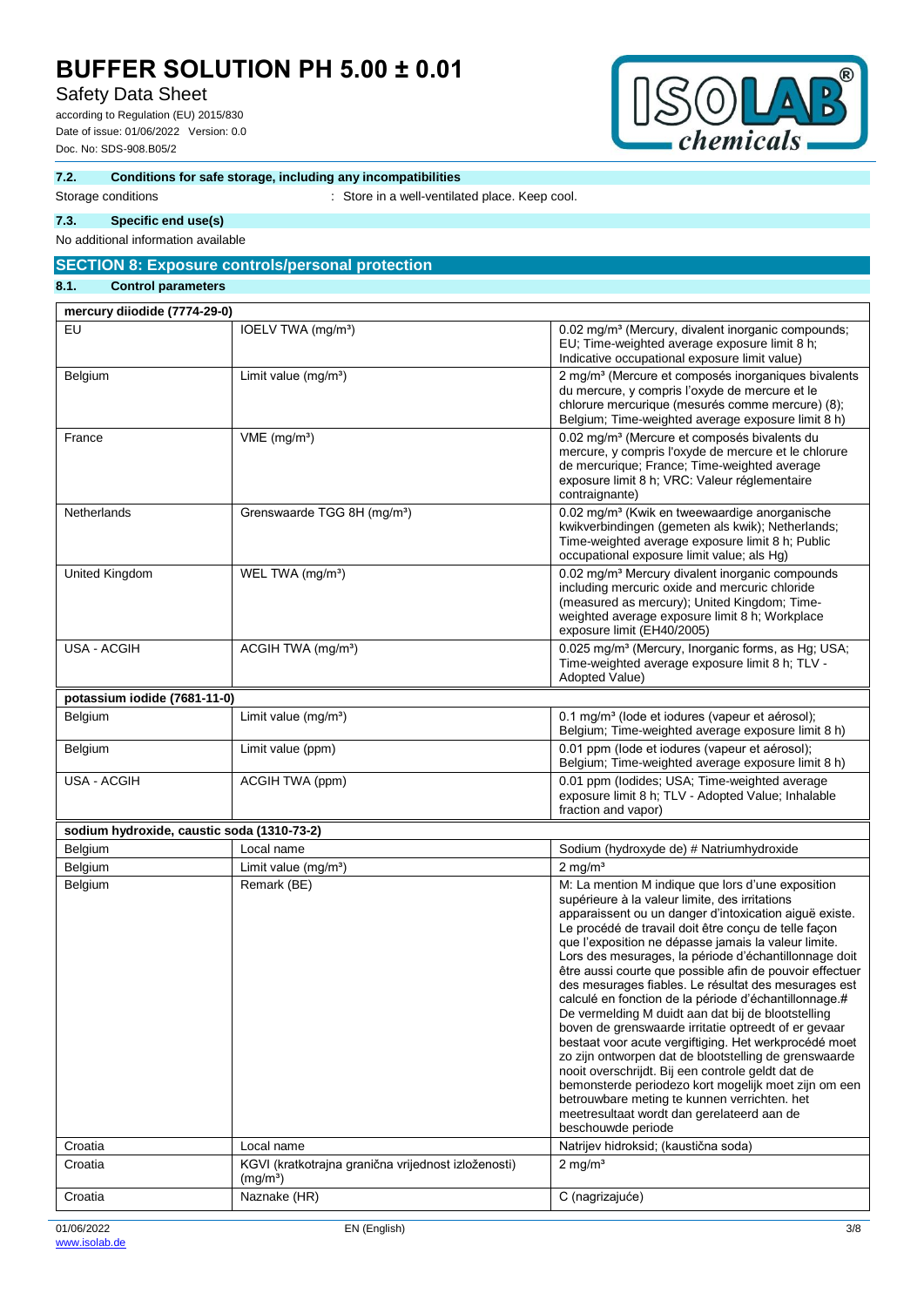# Safety Data Sheet

according to Regulation (EU) 2015/830 Date of issue: 01/06/2022 Version: 0.0 Doc. No: SDS-908.B05/2



| sodium hydroxide, caustic soda (1310-73-2) |                                     |                                                    |  |  |
|--------------------------------------------|-------------------------------------|----------------------------------------------------|--|--|
| Ireland                                    | Local name                          | Sodium hydroxide                                   |  |  |
| Ireland                                    | OEL (15 min ref) (mg/m3)            | $2 \text{ mg/m}^3$                                 |  |  |
| Romania                                    | Local name                          | Hidroxizi alcalini exprimati în hidroxid de sodium |  |  |
| Romania                                    | OEL TWA (mg/m <sup>3</sup> )        | 1 mg/ $m3$                                         |  |  |
| Romania                                    | OEL STEL (mg/m <sup>3</sup> )       | $3 \text{ mg/m}^3$                                 |  |  |
| Slovenia                                   | Local name                          | natrijev hidroksid                                 |  |  |
| Slovenia                                   | OEL TWA (mg/m <sup>3</sup> )        | $2 \text{ mg/m}^3$                                 |  |  |
| Slovenia                                   | KTV factor SL                       |                                                    |  |  |
| Spain                                      | Local name                          | Hidróxido de sodio                                 |  |  |
| Spain                                      | $VLA-EC$ (mg/m <sup>3</sup> )       | $2 \text{ mg/m}^3$                                 |  |  |
| USA - OSHA                                 | Local name                          | Sodium hydroxide                                   |  |  |
| USA - OSHA                                 | OSHA PEL (TWA) (mg/m <sup>3</sup> ) | $2 \text{ mg/m}^3$                                 |  |  |

## **8.2. Exposure controls**

#### **Appropriate engineering controls:**

Ensure good ventilation of the work station.

#### **Hand protection:**

Protective gloves

**Eye protection:**

Protective goggles

#### **Skin and body protection:**

Wear suitable protective clothing

#### **Respiratory protection:**

In case of insufficient ventilation, wear suitable respiratory equipment

#### **Environmental exposure controls:**

Avoid release to the environment.

| <b>SECTION 9: Physical and chemical properties</b>            |                                                 |     |
|---------------------------------------------------------------|-------------------------------------------------|-----|
| Information on basic physical and chemical properties<br>9.1. |                                                 |     |
| Physical state                                                | : Liquid                                        |     |
| Appearance                                                    | : Liquid.                                       |     |
| Colour                                                        | Colourless. According to product specification. |     |
| Odour                                                         | characteristic.                                 |     |
| Odour threshold                                               | No data available                               |     |
| рH                                                            | 4.99 - 5.01 at 20°C                             |     |
| Relative evaporation rate (butylacetate=1)                    | : No data available                             |     |
| Melting point                                                 | $: 0^{\circ}C$                                  |     |
| Freezing point                                                | No data available<br>٠.                         |     |
| Boiling point                                                 | : $100 °C$                                      |     |
| Flash point                                                   | : No data available                             |     |
| Auto-ignition temperature                                     | : No data available                             |     |
| Decomposition temperature                                     | : No data available                             |     |
| Flammability (solid, gas)                                     | : Not self-igniting                             |     |
| Vapour pressure                                               | : 23 hPa (at 20 $^{\circ}$ C)                   |     |
| Relative vapour density at 20 °C                              | No data available                               |     |
| Relative density                                              | No data available                               |     |
| Density                                                       | 1.001 g/cm <sup>3</sup> (20 $°C$ )              |     |
| Solubility                                                    | Miscible with water.                            |     |
| Log Pow                                                       | No data available                               |     |
| 01/06/2022                                                    | EN (English)                                    | 4/8 |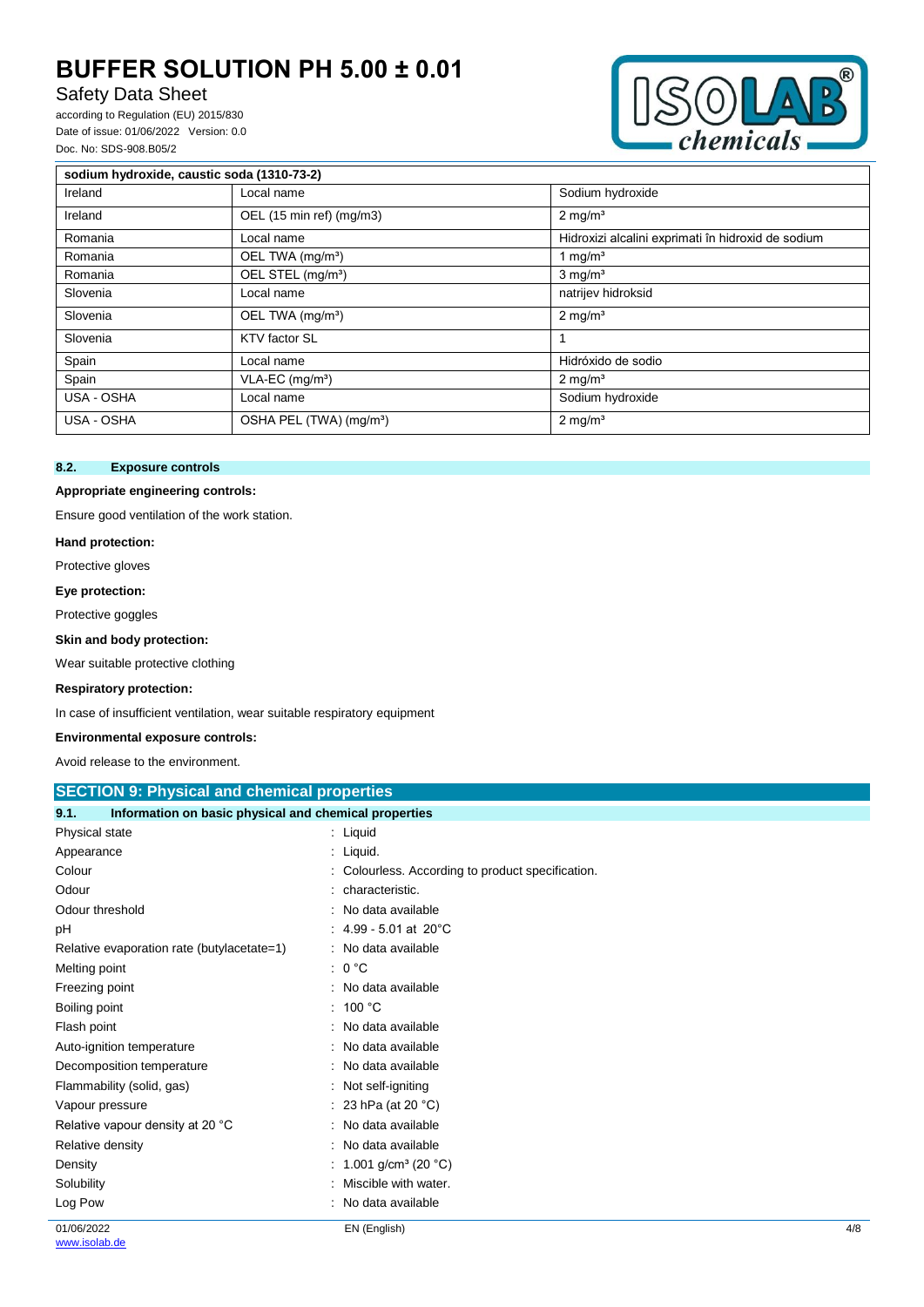# Safety Data Sheet

according to Regulation (EU) 2015/830 Date of issue: 01/06/2022 Version: 0.0 Doc. No: SDS-908.B05/2



| : No data available |
|---------------------|
| : No data available |
| : Not explosive.    |
| : No data available |
| : No data available |
|                     |

### **9.2. Other information**

No additional information available

## **SECTION 10: Stability and reactivity**

### **10.1. Reactivity**

The product is non-reactive under normal conditions of use, storage and transport.

#### **10.2. Chemical stability**

Stable under normal conditions.

#### **10.3. Possibility of hazardous reactions**

No dangerous reactions known under normal conditions of use.

#### **10.4. Conditions to avoid**

None under recommended storage and handling conditions (see section 7).

## **10.5. Incompatible materials**

No additional information available

#### **10.6. Hazardous decomposition products**

Under normal conditions of storage and use, hazardous decomposition products should not be produced.

| <b>SECTION 11: Toxicological information</b>  |                     |  |
|-----------------------------------------------|---------------------|--|
| Information on toxicological effects<br>11.1. |                     |  |
| Acute toxicity                                | : Not classified    |  |
| potassium hydrogen phthalate (877-24-7)       |                     |  |
| LD50 oral rat                                 | > 3200 mg/kg (Rat)  |  |
| mercury diiodide (7774-29-0)                  |                     |  |
| LD50 oral rat                                 | 18 mg/kg (Rat)      |  |
| potassium iodide (7681-11-0)                  |                     |  |
| LD50 oral rat                                 | 2779 mg/kg (Rat)    |  |
| LD50 dermal rabbit                            | 3160 mg/kg (Rabbit) |  |
| Skin corrosion/irritation                     | Not classified      |  |
| Serious eye damage/irritation                 | Not classified      |  |
| Respiratory or skin sensitisation             | Not classified<br>÷ |  |
| Germ cell mutagenicity                        | Not classified<br>÷ |  |
| Carcinogenicity                               | Not classified      |  |
| Reproductive toxicity                         | Not classified<br>÷ |  |
| STOT-single exposure                          | Not classified      |  |
| STOT-repeated exposure                        | Not classified      |  |
| Aspiration hazard                             | Not classified      |  |

|                   | <b>SECTION 12: Ecological information</b> |  |                                                                                                                          |  |
|-------------------|-------------------------------------------|--|--------------------------------------------------------------------------------------------------------------------------|--|
| 12.1.             | Toxicity                                  |  |                                                                                                                          |  |
| Ecology - general |                                           |  | The product is not considered harmful to aquatic organisms nor to cause long-term adverse<br>effects in the environment. |  |

| mercury diiodide (7774-29-0) |                           |  |
|------------------------------|---------------------------|--|
| Threshold limit algae 1      | 0.16 mg/l (LC50; 18 h)    |  |
| potassium iodide (7681-11-0) |                           |  |
| LC50 fish 1                  | 1788.85 mg/l (LC50; 96 h) |  |
| EC50 Daphnia 1               | 483.68 mg/l (LC50; 48 h)  |  |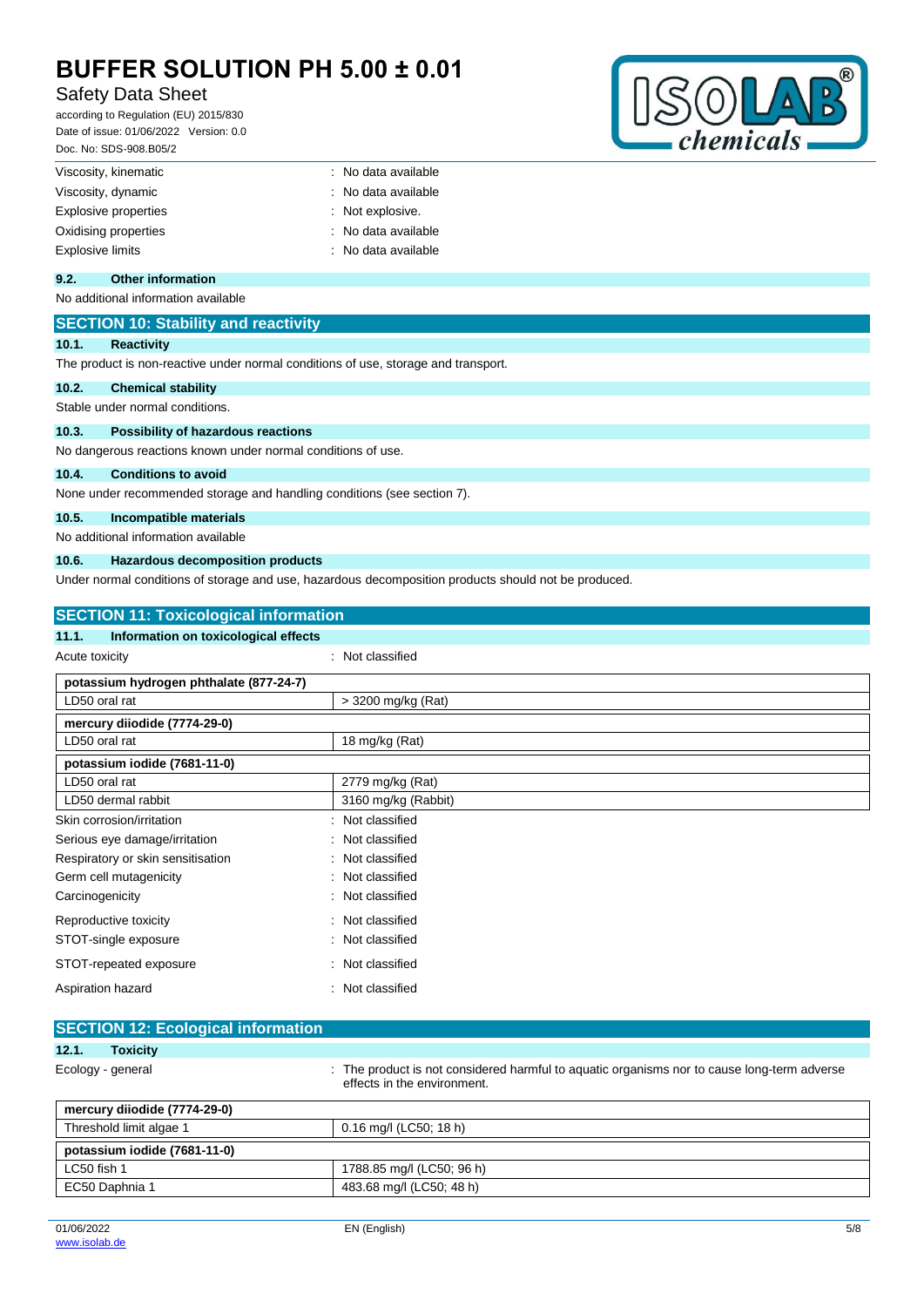# Safety Data Sheet

according to Regulation (EU) 2015/830 Date of issue: 01/06/2022 Version: 0.0 Doc. No: SDS-908.B05/2



| sodium hydroxide, caustic soda (1310-73-2) |                     |
|--------------------------------------------|---------------------|
| LC50 fish                                  | 35 ma/l             |
| EC50 other aquatic organisms 1             | - 33 mg/l waterflea |

#### **12.2. Persistence and degradability**

| mercury diiodide (7774-29-0)    |                                                                                                                                   |  |
|---------------------------------|-----------------------------------------------------------------------------------------------------------------------------------|--|
| Persistence and degradability   | Biodegradability: not applicable. Forming sediments in water. Biodegradability in soil: not<br>applicable. Adsorbs into the soil. |  |
| Biochemical oxygen demand (BOD) | Not applicable                                                                                                                    |  |
| Chemical oxygen demand (COD)    | Not applicable                                                                                                                    |  |
| <b>ThOD</b>                     | Not applicable                                                                                                                    |  |
| potassium iodide (7681-11-0)    |                                                                                                                                   |  |
| Persistence and degradability   | Biodegradability: not applicable.                                                                                                 |  |
| Biochemical oxygen demand (BOD) | Not applicable                                                                                                                    |  |
| Chemical oxygen demand (COD)    | Not applicable                                                                                                                    |  |
| <b>ThOD</b>                     | Not applicable                                                                                                                    |  |

## **12.3. Bioaccumulative potential**

| potassium hydrogen phthalate (877-24-7)      |                                  |  |
|----------------------------------------------|----------------------------------|--|
| Log Pow                                      | $-2.73$                          |  |
| Bioaccumulative potential                    | Bioaccumulation: not applicable. |  |
| mercury diiodide (7774-29-0)                 |                                  |  |
| Bioaccumulative potential                    | Bioaccumable.                    |  |
| potassium iodide (7681-11-0)                 |                                  |  |
| Bioaccumulative potential                    | Not bioaccumulative.             |  |
| sodium hydroxide, caustic soda (1310-73-2)   |                                  |  |
| Log Pow                                      | $-3.88$                          |  |
| <b>BRAILISMA CALLACTE</b><br>$\overline{AB}$ |                                  |  |

#### **12.4. Mobility in soil**

No additional information available

#### **12.5. Results of PBT and vPvB assessment**

No additional information available

## **12.6. Other adverse effects**

No additional information available

|  | <b>SECTION 13: Disposal considerations</b> |
|--|--------------------------------------------|
|  |                                            |

### **13.1. Waste treatment methods**

Waste treatment methods : Dispose of contents/container in accordance with licensed collector's sorting instructions.

# **SECTION 14: Transport information**

| In accordance with ADR / RID / IMDG / IATA / ADN |                |                |                |                |
|--------------------------------------------------|----------------|----------------|----------------|----------------|
| <b>ADR</b>                                       | <b>IMDG</b>    | <b>IATA</b>    | <b>ADN</b>     | <b>RID</b>     |
| <b>UN number</b><br>14.1.                        |                |                |                |                |
| Not applicable                                   | Not applicable | Not applicable | Not applicable | Not applicable |
| 14.2.<br>UN proper shipping name                 |                |                |                |                |
| Not applicable                                   | Not applicable | Not applicable | Not applicable | Not applicable |
| Not applicable                                   | Not applicable | Not applicable | Not applicable | Not applicable |
|                                                  |                |                |                |                |
| <b>Transport hazard class(es)</b><br>14.3.       |                |                |                |                |
| Not applicable                                   | Not applicable | Not applicable | Not applicable | Not applicable |
| Not applicable                                   | Not applicable | Not applicable | Not applicable | Not applicable |
| 14.4.<br>Packing group                           |                |                |                |                |
| Not applicable                                   | Not applicable | Not applicable | Not applicable | Not applicable |
| <b>Environmental hazards</b><br>14.5.            |                |                |                |                |
| Not applicable                                   | Not applicable | Not applicable | Not applicable | Not applicable |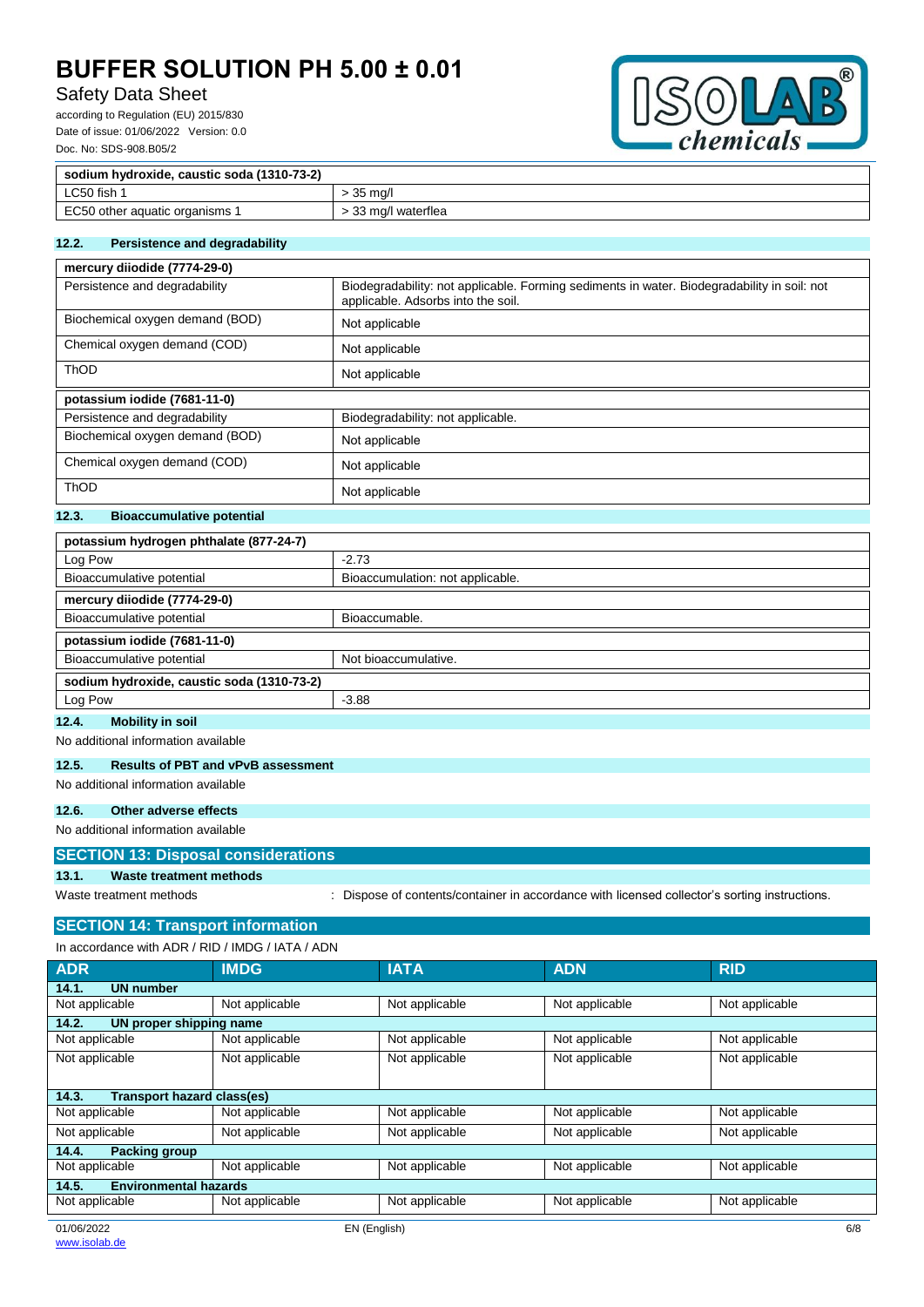# Safety Data Sheet

according to Regulation (EU) 2015/830 Date of issue: 01/06/2022 Version: 0.0 Doc. No: SDS-908.B05/2



| <b>ADR</b>                             |  | 10 L D |  | <b>DIE</b><br>KI. |
|----------------------------------------|--|--------|--|-------------------|
| No supplementary information available |  |        |  |                   |

### **14.6. Special precautions for user**

#### **- Overland transport**

Not applicable

#### **- Transport by sea**

Not applicable

#### **- Air transport** Not applicable

### **- Inland waterway transport**

Not applicable

#### **- Rail transport**

Not applicable

**14.7. Transport in bulk according to Annex II of Marpol and the IBC Code**

Not applicable

#### **SECTION 15: Regulatory information**

**15.1. Safety, health and environmental regulations/legislation specific for the substance or mixture**

#### **15.1.1. EU-Regulations**

Contains no REACH substances with Annex XVII restrictions Contains no substance on the REACH candidate list

Contains no REACH Annex XIV substances

#### **15.1.2. National regulations**

#### **Germany**

| VwVwS Annex reference                                                                | : Water hazard class (WGK) 1, low hazard to waters (Classification according to VwVwS, Annex<br>4) |
|--------------------------------------------------------------------------------------|----------------------------------------------------------------------------------------------------|
| 12th Ordinance Implementing the Federal<br>Immission Control Act - 12. BlmSchV       | : Is not subject of the 12. BlmSchV (Hazardous Incident Ordinance)                                 |
| <b>Netherlands</b>                                                                   |                                                                                                    |
| SZW-lijst van kankerverwekkende stoffen                                              | : None of the components are listed                                                                |
| SZW-lijst van mutagene stoffen                                                       | : None of the components are listed                                                                |
| NIET-limitatieve lijst van voor de voortplanting<br>giftige stoffen - Borstvoeding   | None of the components are listed                                                                  |
| NIET-limitatieve lijst van voor de voortplanting<br>giftige stoffen - Vruchtbaarheid | None of the components are listed                                                                  |
| NIET-limitatieve lijst van voor de voortplanting<br>giftige stoffen – Ontwikkeling   | None of the components are listed                                                                  |

#### **15.2. Chemical safety assessment**

No chemical safety assessment has been carried out

#### **SECTION 16: Other information**

| Abbreviations and acronyms: |                                                                                                 |  |
|-----------------------------|-------------------------------------------------------------------------------------------------|--|
| <b>ADN</b>                  | European Agreement concerning the International Carriage of Dangerous Goods by Inland Waterways |  |
| <b>ADR</b>                  | European Agreement concerning the International Carriage of Dangerous Goods by Road             |  |
| <b>ATE</b>                  | <b>Acute Toxicity Estimate</b>                                                                  |  |
| <b>BCF</b>                  | Bioconcentration factor                                                                         |  |
| <b>CLP</b>                  | Classification Labelling Packaging Regulation; Regulation (EC) No 1272/2008                     |  |
| <b>EC50</b>                 | Median effective concentration                                                                  |  |
| <b>IARC</b>                 | International Agency for Research on Cancer                                                     |  |
| <b>IATA</b>                 | International Air Transport Association                                                         |  |